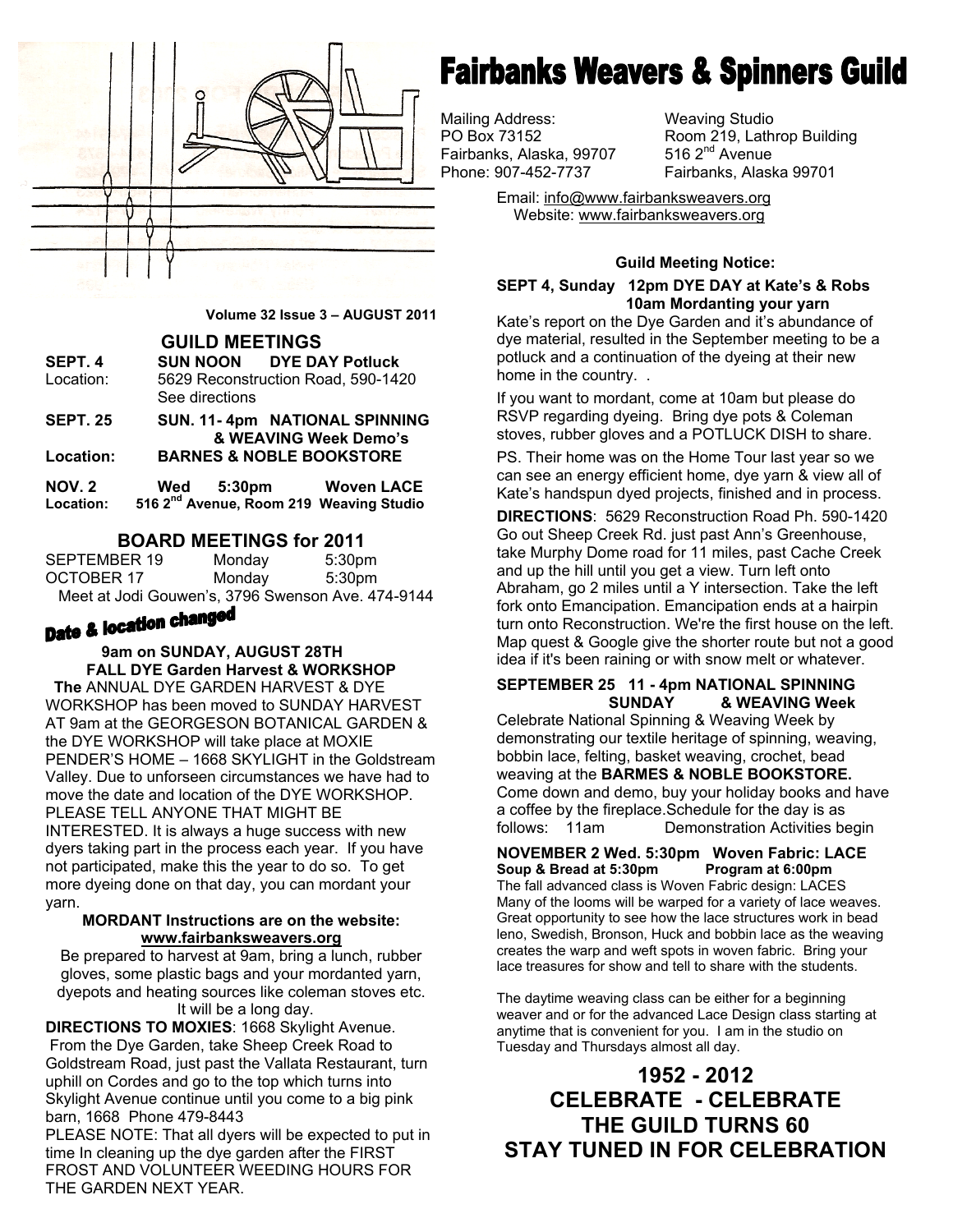#### **August 2011 President's Letter**

**CONGRATULATIONS** to all Division 10 winners at the Fair. Kudos to the guys who won both the adult and junior Grand Champions this year – Craig Dorman and Timothy Miller. A big **THANK YOU** goes to all who helped in many ways at the Tanana Valley State Fair – taking the time to bring in your entries, judging, assisting with display set-up, and staffing the booth while selling raffle tickets. A special thank you goes to Kate Hedstrom and Rob Cermak. Their efforts and time consuming involvement is sincerely appreciated.

 This weekend (Aug 28, Sun) is a great time to participate in the dye garden harvest at the Georgeson Botanical Garden in the morning. After harvesting, the process will move to Moxie Pender's Home for natural dye activities. It is best if you mordant your yarns before bringing. The mordant instructions are on our website.

 Can't come for this Sunday's DYE DAY and want some dye plants? Come Help with the Dye Garden Cleanup. Contact Gail Mayo (479-2954) or Kate (590-1420) for clean up date & what's available before the plants are destroyed by frost.

 During the last several weeks at the Tanana Valley Farmer's Market, I have sold over half of the Guild fund raising note cards. These cards catch people's attention, create awareness of the Guild, and provide income. The cards feature a cut-out design backed with a piece of handwoven fabric. I can take some of these to a few other bazaars this fall, but we NEED MORE! Please help cut more of these at the **CARD MAKING SESSIONS** scheduled this fall.

 If you have a few inches of warp left and some scrap yarns consider weaving off this section for use in making Guild note cards. Even a few inches works with some card designs. The cards showing fabrics with several 1/2 to 1-inch sections of various light, sparkly, and/or bright weft colors seem to catch their attention first. Jodi Gouwens, President

#### **Officers & Board members for 2010. We still need a Vice President. Anyone interested should call Jodi Gouwens, 474-9144 OFFICERS FOR 2010**

| President                  | Jodi Gouwens                             | 474-9144 |
|----------------------------|------------------------------------------|----------|
| Vice President             | Jasmine Johnson Kennedy 978-5269         |          |
| Secretary                  | Kate Hedstrom                            | 451-0975 |
| Treasurer                  | <b>Rob Cermak</b>                        | 451-0975 |
| Historian                  | Jane Gregory                             | 457-7707 |
| <b>Board of Directors:</b> |                                          |          |
|                            | Barbara Ebbesson                         | 479-0440 |
|                            | Moxie Pender                             | 479-8334 |
|                            | Chris Peltzer                            | 451-0044 |
|                            | Kim Kortenhof                            | 488-4779 |
|                            | <b>Appointed or Volunteer Positions:</b> |          |
| Librarian<br>Hospitality   | Barbara Ebbesson<br><b>OPEN</b>          | 479-0440 |
| <b>Newsletter</b>          | Penny Wakefield & Kathy Buckley          |          |
| Fair Supervisor            | Kate Hedstrom                            | 451-0975 |
| Workshops                  | Alice Stickney                           | 479-3425 |
|                            | Penny Wakefield                          | 457-4124 |
| Dye Garden                 | Gail Mayo                                | 479-2954 |
| Spinning Group:            | Alice Stickney                           | 479-3425 |

#### **VICE–PRESIDENT'S LETTER on Programs**  Hi all!

I think we had a pretty productive brainstorming session yesterday, thank you to all who were able to attend; and to all who emailed me with thoughts and ideas :-)

It looks like we've got the fall schedule pretty well hammered out, a couple of details to set, and you'll be hearing all about the upcoming fun... stay tuned! And we've got a plethora of ideas to choose from for

developing programs for the spring!

One thing that kept recurring in conversation was less about what can we do for a program, and more about what will bring people out to a meeting... It seems that all to frequently, we busy busy people end up not being able to make it to meetings, or we get too cozied up in our winter routines by our woodstoves at home to come into town to meet with fellow fiber lovers.

So, the question I pose to you all is this:

 What are YOU interested in? What would get you not only prioritizing your own studio/creation time, but the time to come and talk about our craft??

~Lectures and/or presentations? (Special topics? History?)

~Demos? (Someone comes in and volunteers to teach us a technique, and we do a small scale kind of "class" project)

~Workshops? (Longer format, maybe on Saturdays or Sundays, where we spend the time to really learn something new -or refresh something we know already!- and get a good start on a larger project)

~Longer format on-going group projects with occasional/quarterly meetings? (projects like weaving from a painting, a tea towel exchange, making clothing out of handwovens, a guild warp on one of the studio looms and everyone gets a piece off of it, etc)

Weigh in, and let's see if we can make 2012's guild meetings the highlight of our 60th anniversary!

Also, I heard a LOT of interest being expressed in members' studio tours... So let me know if you would be interested in hosting a guild meeting (or winter picnic!) at your home/studio; and whether a weekend meeting or a Wednesday night would be best for you ... We'd be looking at the months of Feb, March, and May: Many thanks to Kate and Rob who have invited us out to their home for September's meeting!

**Thanks! Jasmine Johnson-Kennedy Vice President** 

# THANK YOU THANK YOU

To all the fair judges, the volunteers, the booth sitters, demonstrators and the fair entrants that made Division 10: Weaving & Spinning a wonderful success again. Special Thanks goes to Super "Super" Kate Hedstrom, & Assistant "Super' Rob Cermak, for the attentive & tedious job of entering all the eager entrants & making the booth look so great. Thanks to Moxie Pender, as the Booth Assistant, calling everyone and filling all the shifts for either demonstrations or selling raffle tickets. A total of 589 tickets were sold and the winner was Corina Cordie, from Fairbanks. The scarf was woven in a Double deflected 8 shaft pattern by Penny Wakefield in Qiviut and cashmere. A Thank you to Helen Howard for the use of her Baby Wolf in weaving the scarf.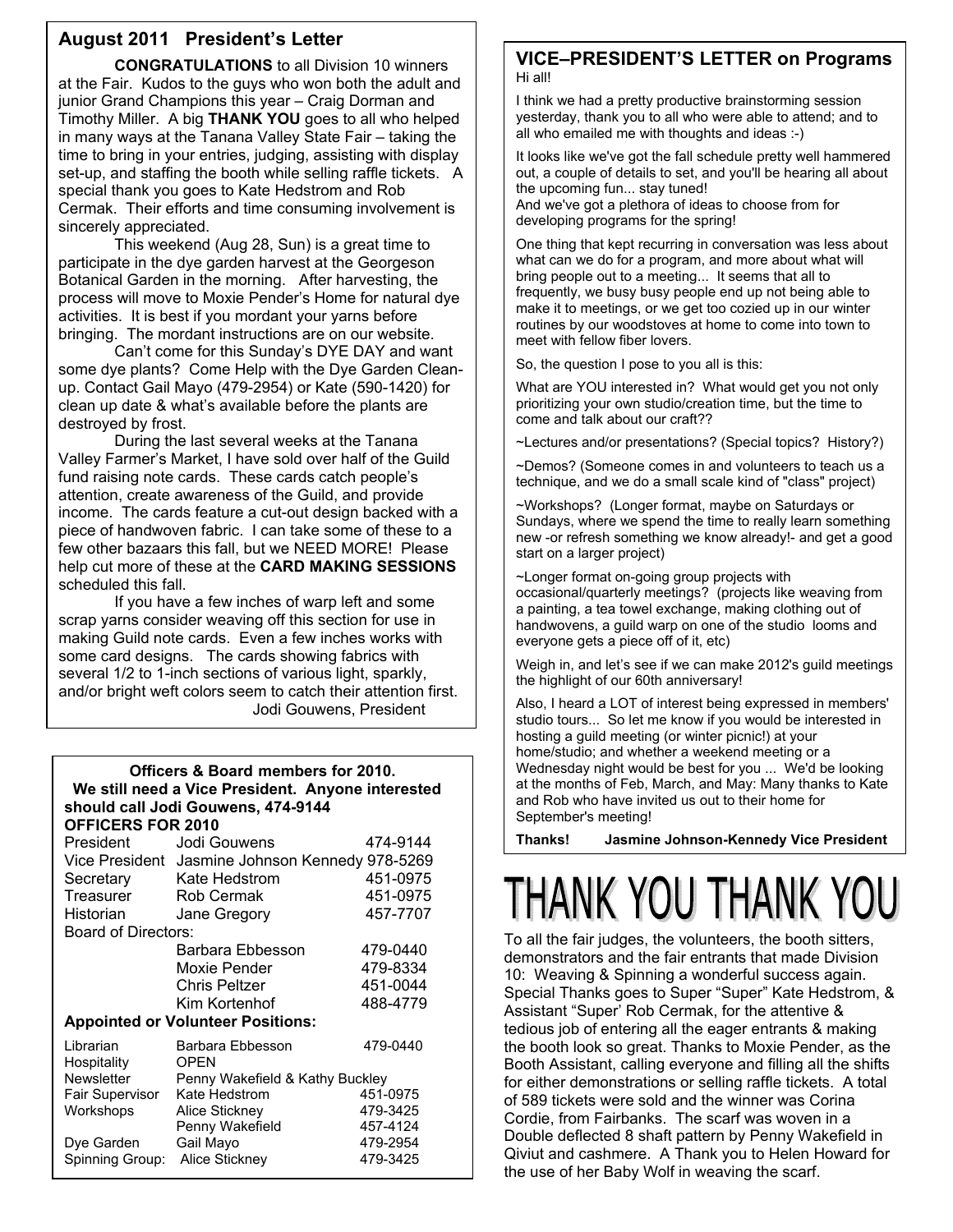#### **2011 FAIR WINNERS**

**Grand Champion winner: Craig Dorman Set of Nantucket baskets Junior Grand Champion: Tim Miller Hand woven Inkle Guitar Strap CLASS CHAMPIONS AA: Chana Miller, doll jacket BB: Timothy Miller, guitar strap (GC) CC: Leni Stolz, wall hanging DD: Maren Osborne, purple bag EE: Elsa Willsrud, skein collection FF: Winter Osborne, mermaid (also people's choice) GG: (oops, don't know) HH: Winter Osborne, four trees batik II: Else Mayo, large scarf** 

**A: Molly Manaugh, shoe laces B: Molly Manaugh, napkin fabric E: Shaun Brown, felt vase F: Alice Stickney, garden sprite G: Craig Dorman, 7 baskets (GC) H: Michele Griffin, xmas ornament I: Kate Hedstrom, green shawl M: Maureen English, llama/silk yarn O: Ellen Daley, paisleys shibori P: Ellen Daley, indigo shibori** 

# THE ART SCENE

**FAIRBANKS ARTS ASSOCIATION BEAR GALLERY Schedule Opening for Jesse Hedden & Lacie Stiewing SEPTEMBER 2ND TO OCTOBER 1ST 5pm-7pm** 

**64th Parallel Fine Arts Exhibition Deadline: 5pm. October 2 Exhibition dates: October 7 to 29, 2011** 

**DEADLINES: BEAR GALLERY EXHIBIT SPACE PORTFOLIO REVIEW FOR YEAR 2013**  Deadline: October 31<sup>st</sup>, 2011

**HGA's annual Small Expressions exhibit. Call For Entries Small Expressions 2012 January 25, 2012, for non-US entries, to allow for international delivery February 1, 2012, for US entries** 

**MORRIS THOMPSON CULTURAL CENTER OCTOBER 7 FIRST FRIDAY FEATURES GUILD MEMBER MOLLY MANAUGH with her TARTANS CHECK THE WEBSITE** 

**FOR ANY PROGRAM ADDITIONS OR CHANGES www.fairbanksweavers.org**

#### **MEMBERS in the NEWS**

**LINDE KIENLE & MARJORIE REES** were back in town for a short visit. Linde, returning from Germany and Marjorie & Fred from Australia, for their annual party with friends of the North.

**GAYLE HAZEN** and fiberarts partner **CORLIS TAYLOR**  have moved their studio over one space to 104 Gaffney, away from the Kick Boxing Studio that was next door. Plans for a first Friday opening are in the works to exhibit daughter Meredith's printmaking & Gayle's Quilting.

A big **THANK YOU** to **HELEN HOWARD, BARBARA SANTORA, SUE COLE, ELLEN BROWN & ELSIE HOPKINS** for their help with the Youth Program this summer. Most appreciated.

**MARTHA GELINEAU** was in town and said she missed calling the booth attendants this year and talking with everyone. She moved to Wasilla and is remodeling the house so her looms have a special place.

**CYNTHIA & CRAIG DORMAN** were the GRAND CHAMPION WINNERS in Division 10 for Craig and Cynthia in the Crafts Division with her braided rug.

**DEVTA KHALSA** is continuing her education at the University of Arizona in Tucson for the next year. She taught several workshops while home for the summer.

**CHRISTINE DICURTI & PENNY WAKEFIELD** traveled outside to workshops in Oregon and Colorado. Christine took Jason Collngwoods rug workshop and Penny worked with John Marshall in the art form of Japanese stenciling called Katazoma

**TRACY DUFFIELD** traveled the high roads in Tibet while **ANNITA MAGEE** traveled with grandchildren to the STAR WARS CONVENTION in Las Vegas.

**GAIL MAYO** regrets not being able to dye this weekend but she is involved in the CRANE FESTIVAL so be sure and stop by Creamers and say Hello.

**LAUREL HERBECK** is a grandmother for daughter June had a baby this spring. There goes the weaving on her new loom.

**JODI GOUWENS** has found her dream loom, an 8 shaft cherry Norwood that will arrive sometime next spring.

**MOLLY MANAUGH** will be the featured artist at the Morris Thompson Cultural Center for first Friday on October  $7<sup>th</sup>$  She also reports a very busy year for Tartan orders. She is making it as a Tartan Weaver in the North.

#### **LATHROP BUILDING REPORT**

Our building has been sold to Aaron Rhodes from Anchorage and the rent has been raised slightly. The owner likes our youth and adult programs and wants us to stay. Our Youth program has just finished with an increased enrollment over last year, but still leaving us about \$3000 short. Home school programs are being planned but if you have any other fundraising ideas or can offer any help in cutting cards and or weaving, please let the board know. After school starts an extra loom will be warped to reweave cut up kimono's – do call the studio and let us know when you will be in to weave

#### **Call Weaving Studio - 452-7737**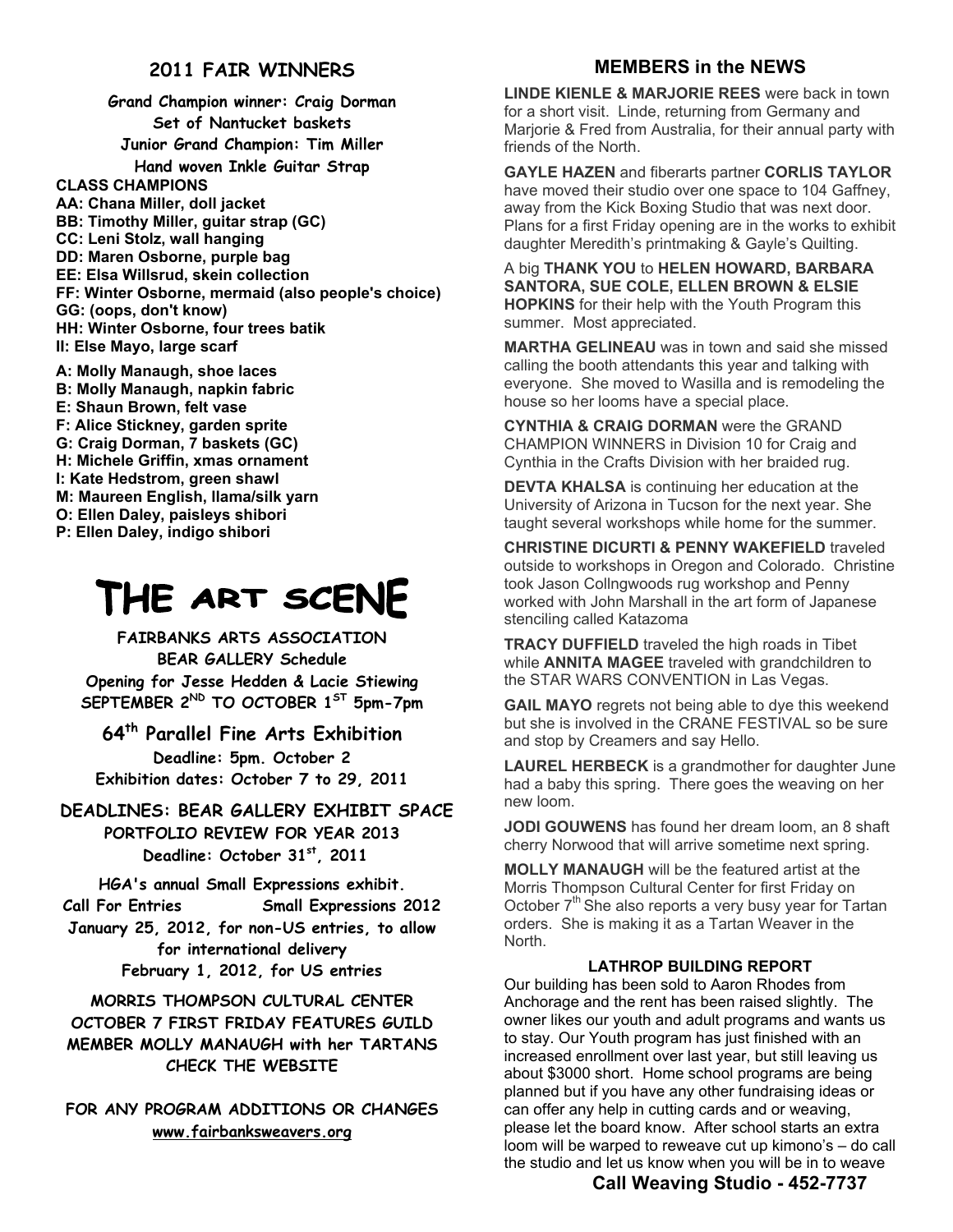# **JRKSHOP UPDATES**

| Sept 1<br>Thurs.<br>Sept 4<br>Sun.<br>Sept 6<br>Tues.<br>Sept 10<br>Sat<br>Sept 11<br><b>SUN</b><br>Sept 24<br>Sat.<br>September 18<br>Sun.<br>September 25<br>Sun<br>Sept 13-Nov 8<br>Tue | ART 127: Intro to Weaving Begins<br><b>GUILD POTLUCK &amp; DYE DAY</b><br>ART 227: LACES first night of class<br>Warping the Easy Way<br><b>DYE Sock/Scarf Blank</b><br>Paper & Fabric Marbling<br>Card cutting<br>National Spinning & Weaving<br>Daytime Beginning Weaving class |
|--------------------------------------------------------------------------------------------------------------------------------------------------------------------------------------------|-----------------------------------------------------------------------------------------------------------------------------------------------------------------------------------------------------------------------------------------------------------------------------------|
| Dates to be arranged                                                                                                                                                                       | You pick the basket                                                                                                                                                                                                                                                               |

**AUGUST 28 SUN DYE GARDEN HARVEST/DYEING** 

Learn the Natural Dyeing process by help in<br>harvesting the DYE GARDEN<br>followed by a Natural Disc harvesting the DYE GARDEN

followed by a Natural Dye Workshop at the Weavers Yarn. It will start on Sunday, August 28, followed by a Dye Session at the .MOXIE PENDERS, 1668 Skylight Ave.

CHECK the website for MORDANTING INSTRUCTIONS HARVEST TIME: 9:00am LOCATION: Georgeson Botanical Gardens WORKSHOP: Following the garden Harvest LOCATION: Moxie Pender, 1668 Skylight Ave. 479-8334 See directions on page 1.

#### **SEPTEMBER 10 Sat. 12-3pm WARPING Session On PADDLE WARPING, TWO COLOR or MIXED WARP**

Make a winter warp as you review your warping technique or learn how to use a warping paddle with many threads. Help is available with designing or planning your project.

|                  | is available with acsigning or planning your project.       |
|------------------|-------------------------------------------------------------|
|                  | MATERIALS: Bring your portable, table or rigid heddle loom. |
|                  | INSTRUCTOR: PENNY WAKEFIELD, 457-4124                       |
| LOCATION:        | RM 219, WEAVING STUDIO, 516 2 <sup>nd</sup> Ave.            |
| HOURS:           | 12 to 3pm                                                   |
| <b>REGISTER:</b> | Call Penny 457-4124 or Studio: 452-                         |
| 7737             |                                                             |

Note date change

#### **SEPTEMBER 11 SUN 1-5PM SOCK OR SCARF BLANK DYES**

Sock or scarf blanks DYE CLASS using acid dyes. Minimum of three people. Everyone will receive 3 x 100 gm sock blanks to dye with a wide array of colors. Come & see the alpacas. INSTRUCTOR: Moxie Pender, 479-8443 FEE: \$80 includes sock blanks & instructions.

REGISTER Call Moxie Pender at 479-8443

## **OTHER CLASSES OFFERED BY ARRANGEMENT:**

**NATURAL DYE INSTRUCTION:**  Fee schedule for: 1 day class, minimum of 3 people: \$80 2 day class, minimum of 3 people: \$150

**COLD PROCESS SOAP CLASS:**

 \$80 with a minimum of 3 people. Make arrangements by calling 479-8443



## **SEPTEMBER 24 SAT.**

**Fabric & Paper MARBLING**  Learn the techniques for marbling your own fabric or paper for cards, quilts, gift bags, book covers etc. MATERIALS TO BRING: squares of 22"X 22", prewashed white or iight colored fabric, ready to mordant. Instructor will provide the paper.

TIME: 10am to 4pm<br>INSTRUCTOR: Sue Cole. 456 Sue Cole, 456-3635 FEE: \$60 includes paper, paints, mordant & gel medium REGISTER: Call Sue 456-3635 or scoleak@gmail.com LOCATION: Weaving Studio, Rm 219, Lathrop Bldg.  $516$   $2^{nd}$ . Avenue.

# **WEAVING CLASSES BEGIN ART 127: INTRO TO WEAVING**

**STARTS: 6:30pm THURSDAY, SEPTEMBER 1 Class Meets:** Tues & Thurs, 6:30 to 9pm

Description: Fundamentals of weaving taught through basic techniques and processes for tapestry and woven structures on four harnesses. Includes instruction on loom terminology and function, processes of warping and threading design, basic methods of pattern drafting and designing, planning color and texture in weaving. Grades

are based on sampler, scarf & notebook. **FEES:** \$275 includes materials fee. A \$75 UAF credit registration fee is payable to the University while the class fee of \$275 is payable to the Fairbanks Weavers' & Spinners' Guild on the first night of class. IF YOU DO NOT WANT TO TAKE CLASS FOR UAF CREDIT REGISTER BY CALLING THE GUILD AT 452-7737

#### **ART 227: WOVEN FABRIC DESIGN: LACES STARTS: 5:30pm TUESDAY on SEPTEMBER 6th**

**Class Meets** Tues & Thurs, 5:30 to 8pm **LOCATION:** Rm. 219, Lathrop Bldg. 516 2nd Ave. **STUDIO PHONE:** 452-7737

**INSTRUCTOR:** Penny Wakefield, 457-4124 **COURSE DESCRIPTION:** This course will introduce and explore loom controlled lace weaves, including Huck, Swedish lace, Bronson lace, doup and bead leno and woven transparencies. Students will further refine techniques and theory developed in ART 127 -- Introductory Weaving. Prior knowledge of block and/or unit weaves, ART 227 -- Woven Design I & II, would be helpful, but not mandatory.

**FEES:** \$275 includes materials fee. A \$75 UAF credit registration fee is payable to the University while the class fee of \$275 is payable to the Fairbanks Weavers' & Spinners' Guild on the first night of class. IF YOU DO NOT WANT TO TAKE CLASS FOR UAF CREDIT REGISTER BY CALLING THE GUILD AT 452-7737 CHECK THE WEBSITE FOR DESCRIPTIONS

# **6** *WEEK DAYTIME WEAVING COURSE*

BEGINNING SEPTEMBER 13 – NOV.  $8^{TH}$ TIME: Tues/Thurs. 12 to 3pm

 (Time is adjustable to fit your schedule) Student will make a colorful sampler warp with a variety of threading /treadling patterns and an alpaca scarf warp designed from the sampler.

FEE: \$175 includes materials for two warps.

REGISTER: CALL 457-4124 OR 452-7737

#### **SEPTEMBER 18 SUN. HOLIDAY CARD CUTTING**

 3796 Swenson Ave. 474-9144 Jodi has invited everyone to come and cut holiday cards for the fall bazaar sales. She gets the Champion Award for selling most of our cards at her shows, basket classes and Farmers Market. The cards are a great Fund Raiser for the guild but

we need to put in time in cutting out the images. Your help and company would be greatly appreciated. Jodi's card sales totaled over \$300 Thank you Jodi.

#### **SEPTEMBER ?? SAT GARDEN CLEAN-UP AFTER FROST**

LOCATION: At the GEORGESON GARDEN Everyone who participates in the Dye Garden Harvest & Workshop will be expected to return on the Saturday after the FIRST FROST AND HELP CLEAN UP THE GARDEN PLOT. An email will be sent to the participating dyers with date & time.